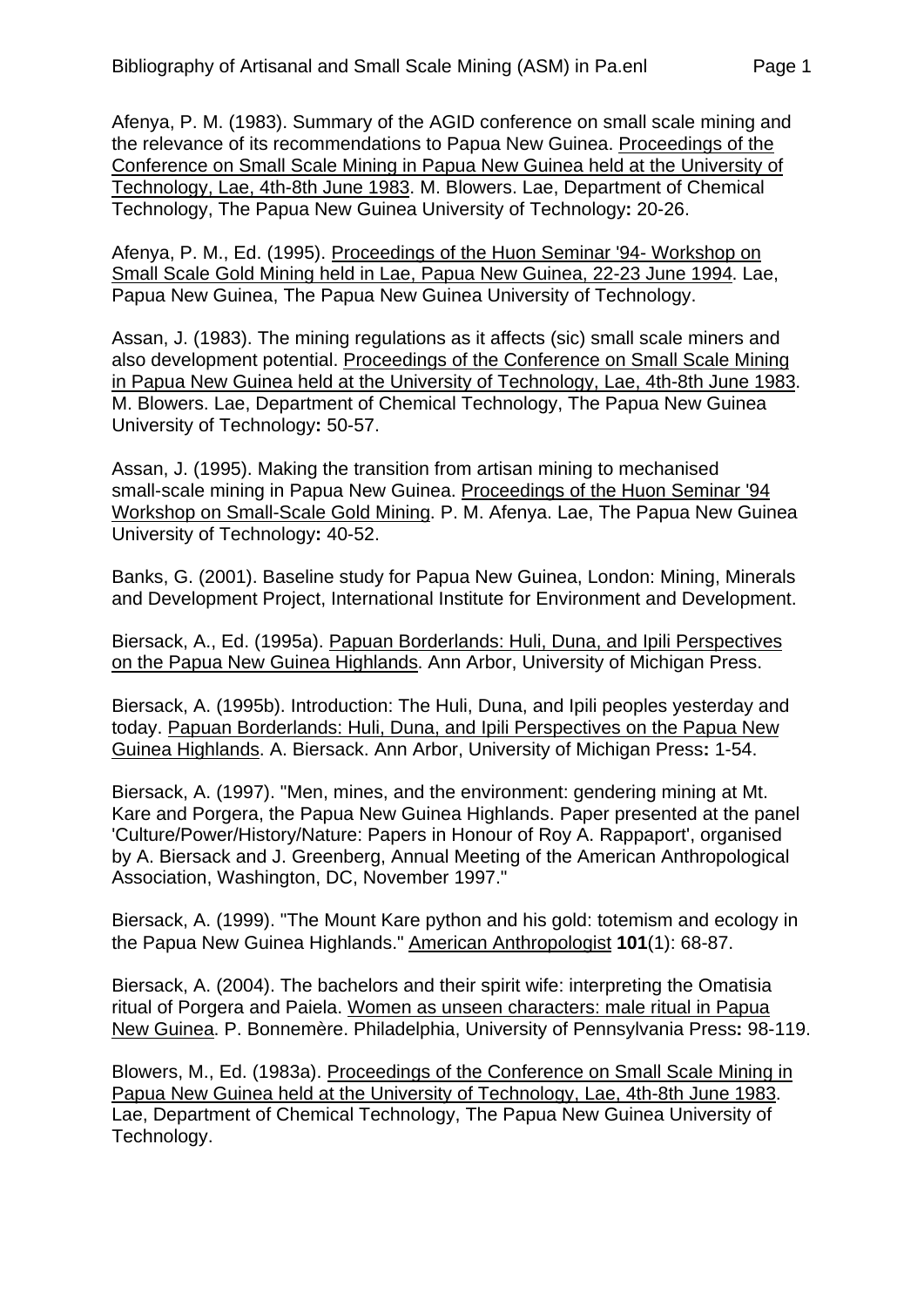Blowers, M. (1983b). Unitech survey of small scale gold miners. Proceedings of the Conference on Small Scale Mining in Papua New Guinea held at the University of Technology, Lae, 4th-8th June 1983. M. Blowers. Lae, Department of Chemical Technology, The Papua New Guinea University of Technology**:** 64-73.

Blowers, M. (1985). "Small-scale mining in Papua New Guinea. Paper presented to "Asia Mining". Manila, February 1985." 153-171.

Blowers, M. (1988). Handbook of small scale gold mining for Papua New Guinea. Christchurch, New Zealand, Pacific Resource Publications.

Blowers, M. J. (1995). Some aspects of safety and environmental protection in small scale mining. Proceedings of the Huon Seminar '94 Workshop on Small-Scale Gold Mining. P. M. Afenya. Lae, The Papua New Guinea University of Technology**:** 71-87.

Booth, D. R. (1924). Mountains, Gold and Cannibals. London, Cecil Palmer.

Bugnosen, E. (1996). General notes and references on small-scale mining in PNg. Port Moresby, Department of Mining and Petroleum.

Burton, J. (2001). Morobe Gold and Silver Project: Socio-Economic Impact Study (Vol.I-III), Port Moresby: Morobe Goldfields Consolidated Limited.

Canavan, P. (1983). Current policy issues affecting Papua New Guinea alluvial gold mining. Small Scale Mining: An Appropriate Industry for Papua New Guinea? M. J. Blowers. Lae, Papua New Guinea University of Technology**:** 75-79.

Clark, J. (1993). "Gold, sex, and pollution: male illness and myth at Mt. Kare, Papua New Guinea." American Ethnologist **20**: 742-757.

Clark, J. (1995). Highlands of history: Images of deviance and desire. Papuan Borderlands: Huli, Duna, and Ipili Perspectives on the Papua New Guinea Highlands. A. Biersack. Ann Arbor, University of Michigan Press**:** 379-400.

Clune, F. (1951). Somewhere in New Guinea: A Companion to Prowling through Papua. London, Angus & Robertson.

Crispin, G. (2003). "Environmental management in small scale mining in PNG." Journal of Cleaner Production **11**: 175-183.

Crispin, G. (2004). Women in mining in Papua New Guinea, Paper presented at the 'Pit Women and Others: Women Miners in the Asia-Pacific Region' Workshop, Canberra, ANU, Friday 2 July 2004.

Demaitre, E. (1936). New Guinea Gold: Cannibals and Gold-seekers in New Guinea. London, Geoffrey Bles.

Doble, K. (1983). The definitions of small scale mining and how these fit into the Papua New Guinea situation. Proceedings of the Conference on Small Scale Mining in Papua New Guinea held at the University of Technology, Lae, 4th-8th June 1983.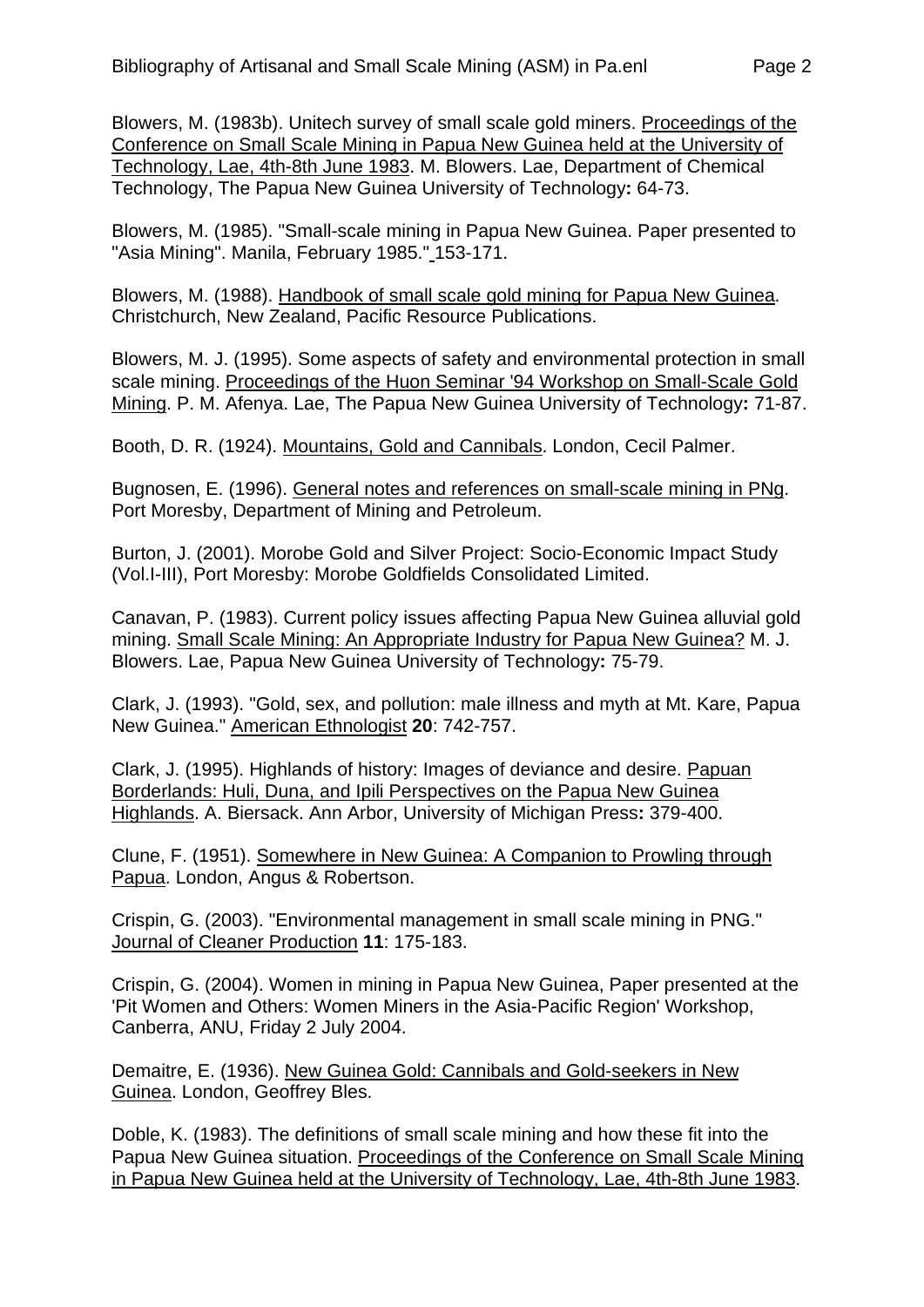M. Blowers. Lae, Department of Chemical Technology, The Papua New Guinea University of Technology**:** 28-36.

Downie, J. (1995). How to sell alluvial gold. Proceedings of the Huon Seminar '94 Workshop on Small-Scale Gold Mining. P. M. Afenya. Lae, The Papua New Guinea University of Technology**:** 113-117.

Gibungae, J. (1988). Overview of small scale mining in Papua New Guinea: Past, present and future prospects. Proceedings of the Papua New Guinea Institute of Chemistry's Fifth Congress: "Chemistry and Mining in Papua New Guinea". Lae, 2-4 September 1988. H. Thredgold. Port Moresby, Department of Chemistry, University of Papua NEw Guinea**:** 47-63.

Hancock, G. (1991). An economic appraisal of small to medium scale alluvial gold mining systems in Papua New Guinea. Proceedings of the PNG Geology, Exploration, and Mining Conference, Rabaul 1991. R. Rogerson. Parkville, Victoria, Australia, The Australian Institute of Mining and Metallurgy**:** 117-124.

Hancock, G. (1994). The economics of small-scale gold mining systems in Papua New Guinea. Small-scale mining: a global overview. P. K. Ghose. Rotterdam, A.A.Balkema**:** 263-278.

Hancock, G. (1995). Small to medium scale mechanised alluvial gold mining systems in Papua New Guinea. Proceedings of the Huon Seminar '94 Workshop on Small-Scale Gold Mining. P. M. Afenya. Lae, The Papua New Guinea University of Technology**:** 53-65.

Healy, A. M. (1967). Bulolo: a History of the Development of the Bulolo Region. Guinea Research Bulletin No.15. Canberra, Australian National University.

Healy, A. M. (1968). Labour and combination in New Guinea to 1942. Labour and the Gold Fields. Australian Society for the Study of Labour History. Canberra, Australian Society for the Study of Labour History**:** 24-35.

Healy, A. M. (1972). Goldfields. Encyclopedia of Papua New Guinea- Volume I: A-K. P. Ryan. Melbourne, Melbourne University Press**:** 499-501.

Howard, M. C. (1991). Mining, Politics and Development in the Pacific. Oxford, Westview Press.

Hundang, K., M. Fujimoto, et al. (1995). On the aspects of handling, pollution and toxicity of mercury in small scale mining. Proceedings of the Huon Seminar '94 Workshop on Small-Scale Gold Mining. P. M. Afenya. Lae, The Papua New Guinea University of Technology**:** 88-96.

Jackson, R. T. (1988). Mt. Kare colluvial gold project: Socio-economic impact study. South Melbourne, Mt. Kare Mining Pty. Ltd.

Jackson, R. T. (1988). The socio-economic impact of the Hidden Valley Gold Project. Townsville, Australia, Hidden Valley Gold Pty Ltd.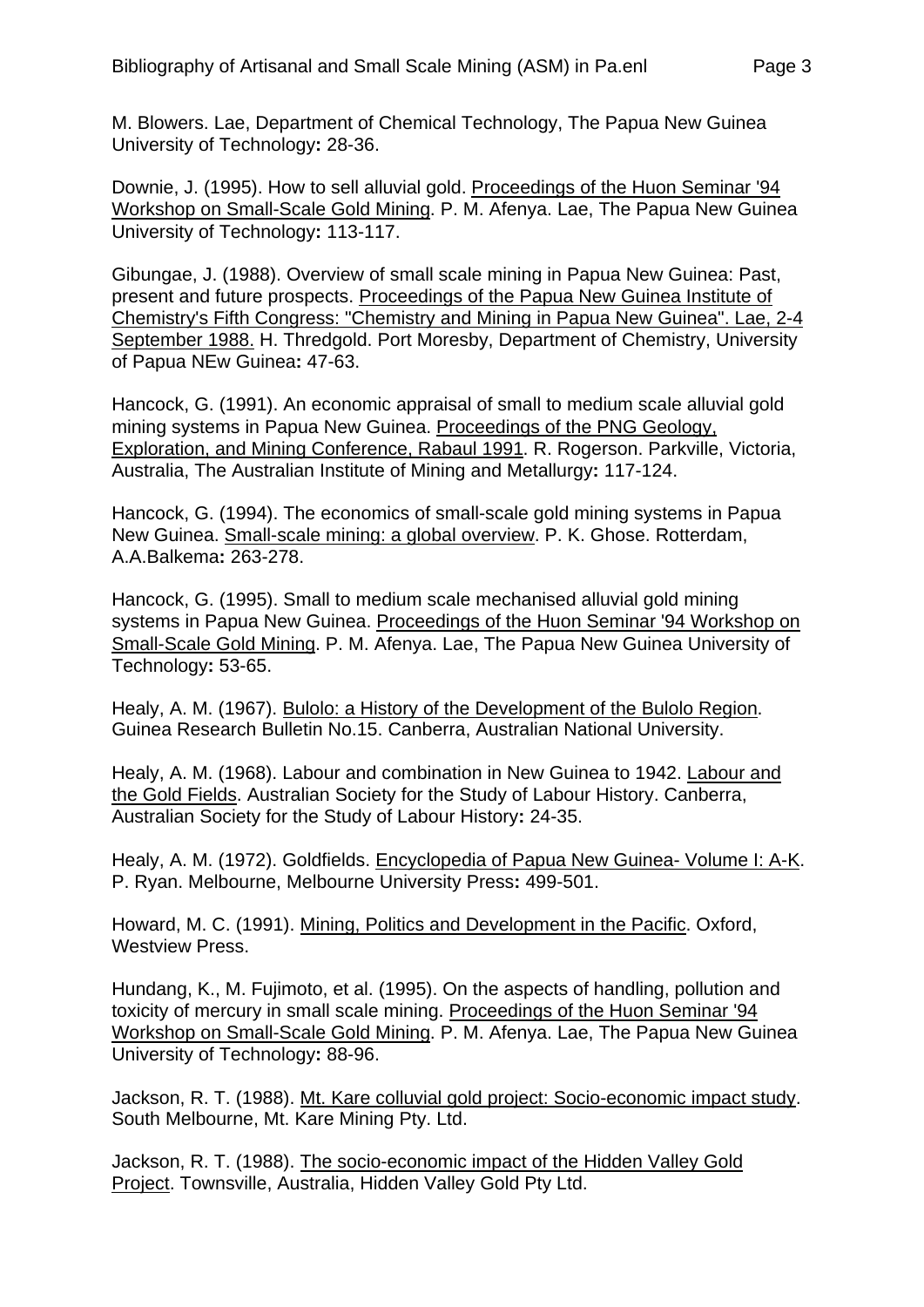Jackson, R. T. (1991). Not without influence: Villages, mining companies, and government in Papua New Guinea. Mining and indigenous peoples in Australasia. J. Connell and R. Howitt. Sydney, University of Sydney Press**:** 18-33.

Jackson, R. T. (2003). Hidden Valley Project social impact assessment: summary SIA, Richard T. Jackson Consultancy Service, Philippines.

James, N. and M. Walker (1995). Small scale mining legislation in PNG. Proceedings of the Huon Seminar '94 Workshop on Small-Scale Gold Mining. P. M. Afenya. Lae, The Papua New Guinea University of Technology**:** 97-103.

Kukobo, P. (1983). The views of the small scale gold miners. Proceedings of the Conference on Small Scale Mining in Papua New Guinea held at the University of Technology, Lae, 4th-8th June 1983. M. Blowers. Lae, Department of Chemical Technology, The Papua New Guinea University of Technology**:** 58-63.

Kuluah, A. (1983). Wokim gold long Morobe. Proceedings of the Conference on Small Scale Mining in Papua New Guinea held at the University of Technology, Lae, 4th-8th June 1983. M. Blowers. Lae, Department of Chemical Technology, The Papua New Guinea University of Technology**:** 82-97.

Lawrence, T. (1994). Impact of mining in Papua New Guinea: the Morobe Goldfield. Science of Pacific Island Peoples, Volume III- Land Use and Agriculture. J. Morrison, P. Geraghty and L. Crowl. Suva, Fiji, Institute of Pacific Studies, Univerity of the South Pacific**:** 63-76.

Leahy, M. (1937). The land that time forgot. New York, Funk and Wagnalls.

Loi, I. V. and D. O'Shea (1995). The taxation of small scale mining operations in PNG. Proceedings of the Huon Seminar '94 Workshop on Small-Scale Gold Mining. P. M. Afenya. Lae, The Papua New Guinea University of Technology**:** 104-112.

Lole, H. (2005). "The trend in artisanal and small-scale mining development in Papua New Guinea. Paper presented at the "Learning Event": "Community and Samml Scale Mining: Sharing Experiences from the Asia-Pacific Region" held in Manila, Philippines, 7th-12th June 2005. Available at: http://www.casmite.org (accessed 23/03/2006)."

Lowenstein, P. L. (1982). Economic Geology of the Morobe Goldfield (Volume I). Geological Survey of Papua New Guinea, Memoir 9. Port Moresby, Geological Survey of Papua New Guinea.

Mining Minerals and Sustainable Development (MMSD) Project (2002). Breaking new ground: mining, minerals and sustainable development. London, Earthscan.

Nelson, H. (1976). Black, white & Gold: Goldmining in Papua New Guinea, 1878-1930. Canberra, Autaralian National University Press.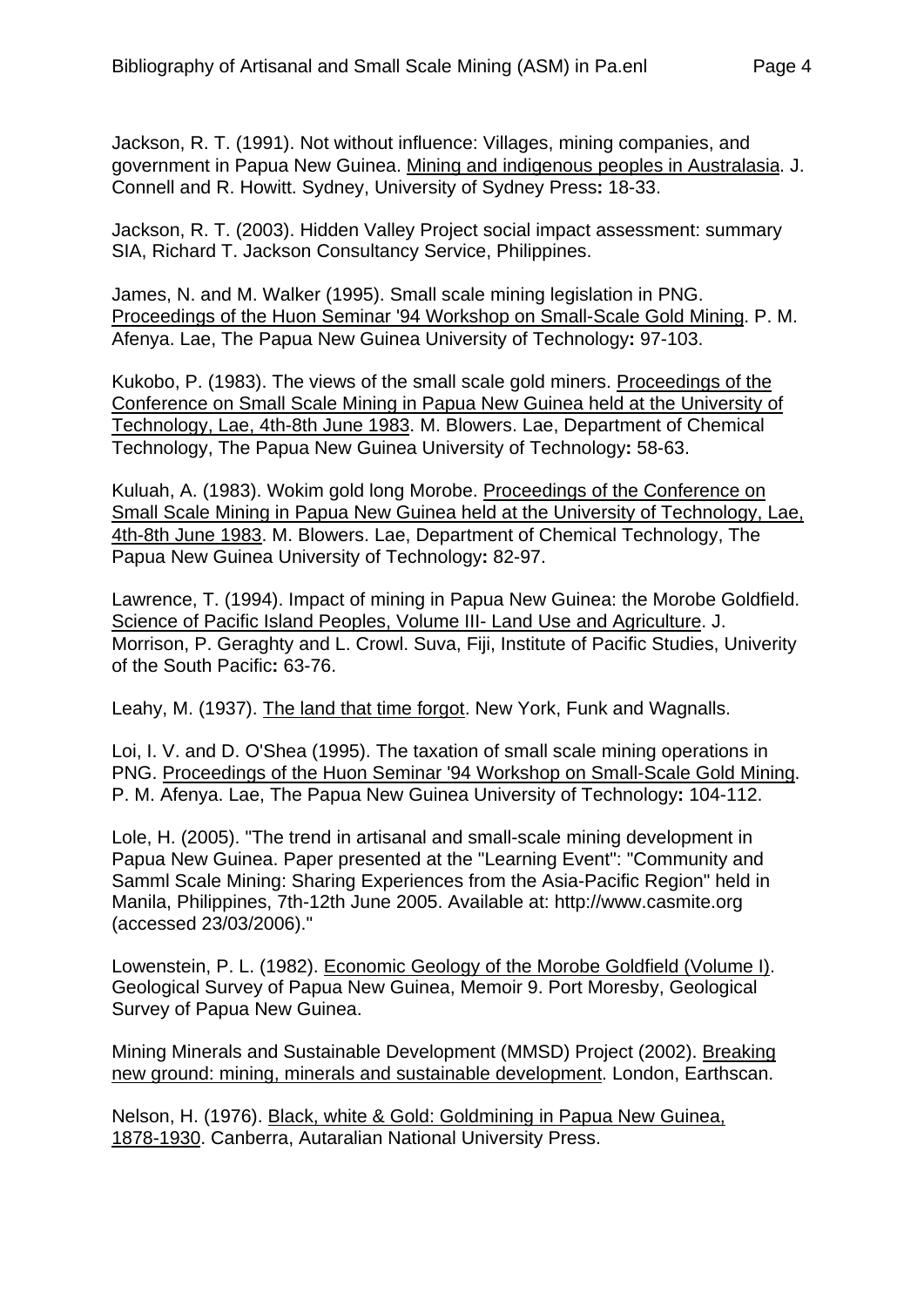O'Neill, J. (1979). Up from south: A prospector in New Guinea, 1931-1937. Oxford, Oxford University Press.

O'Shea, M. (1996). A guide to the snakes of Papua New Guinea. Port Moresby, Independent Publishing.

Parr, E. A. (1974). "Edie Creek, 1926-1927: The indian summer of red-shirt capitalism. BA (Hons) Thesis. Port Moresby: The University of Papua New Guinea."

PNG Department of Mining (1999a). Introduction to small scale gold mining techniques. (Also available in Tok Pisin as 'Sampela ol isipela wei bilong wok gol'). Port Moresby, PNG Department of Mining.

PNG Department of Mining (1999b). Mercury- safe uses in small scale alluvial gold mining. (Also available in Tok Pisin as 'Mekuri- lukautim yu yet taim yu wok gol'). Port Moresby, PNG Department of Mining.

PNG Department of Mining (1999c). Introduction to mechanised small scale gold mining. (Also available in Tok Pisin as 'Sim wei bilong yusim ol masin long liklik wok gol'). Port Moresby, PNG Department of Mining.

PNG Department of Mining (2001a). Restoration of landscape and the environment. (Also available in Tok Pisin as 'Lukautim wara, bus na graun bihain long yu wok gol na pinisim wok gol'). Port Moresby, PNG Department of Mining.

PNG Department of Mining (2001b). Occupational health and safety in small scale alluvial gold mining (Also available in Tok Pisin as 'Helt na sefti long liklik wok gol'). Port Moresby, PNG Department of Mining.

PNG Department of Mining (2001c). Economics of a small scale mining business. (Also available in Tok Pisin as 'Wei bilong ronim gut liklik wok gol bisnis'). Port Moresby, PNG Department of Mining.

PNG Department of Mining (2001d). Gold- from gold pans and sluice boxes to bars and jewellery. (Also available in tok Pisin as 'Gol- wok gol igo inap long kukim na wokim kainkain samting'). Port Moresby, PNG Department of Mining.

Randall, W. and L. Molian (1995). Small scale mechanised mining along the Watut River. Proceedings of the Huon Seminar '94 Workshop on Small-Scale Gold Mining. P. M. Afenya. Lae, The Papua New Guinea University of Technology**:** 67-70.

Rumsey, A. and J. Weiner (2004). Mining and indigenous lifeworlds in Australia and Papua New Guinea. Wantage, Oxon, UK, Sean Kingston.

Ryan, P. (1991). Black bonanza: a landslide of gold. South Yarra, Victoria, Hyland House.

Simpson, C. (1953). Adam with arrows. London, Angus and Robertson.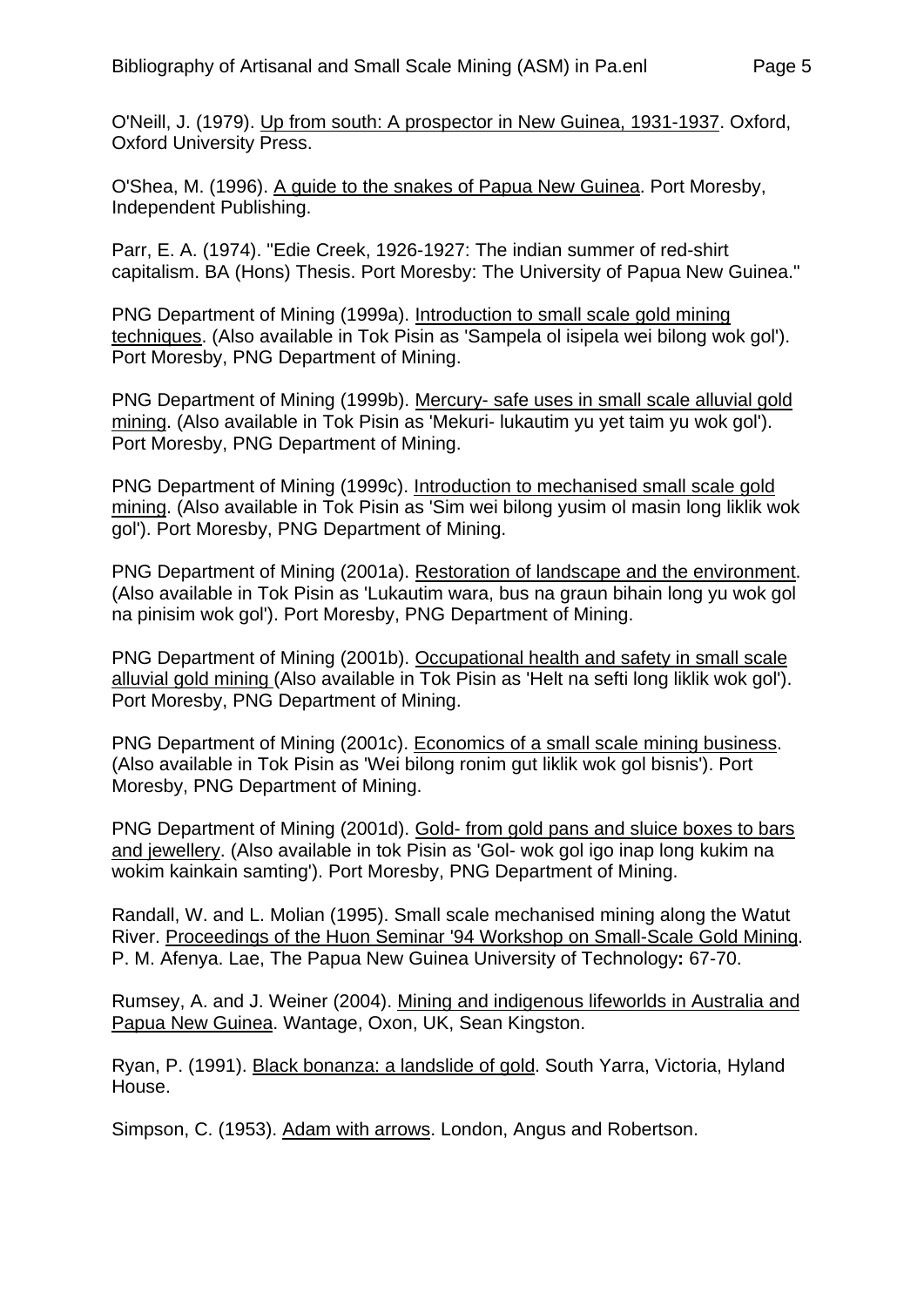Sinclair, J. (1998). Golden Gateway: Lae and the Province of Morobe. Bathurst, NSW, Crawford House Publishing.

Stewart, D. F. (1983). Small scale mining: An appropriate industry for Papua NEw Guinea? Proceedings of the Conference on Small Scale Mining in Papua New Guinea held at the University of Technology, Lae, 4th-8th June 1983. M. Blowers. Lae, Department of Chemical Technology, The Papua New Guinea University of Technology**:** 10-20.

Stewart, D. F. (1987). "Small-scale mining and development: the case of Papua New Guinea." Natural Resources Forum **11**: 219-227.

Stewart, D. F. (1989). "Large-scale v small-scale mining: meeting the needs of developing countries." Natural Resources Forum **13**: 44-52.

Stewart, D. F. (1997). Prospects and problems: small-scale gold mining in Papua New Guinea and the Philippines. Mining on a small and medium scale: a global perspective. A. K. Ghose. London, Intermediate Technology Publications**:** 173-184.

Stewart, D. F. and M. J. Blowers (1985). "Small scale mining as a rural development activity. Paper presented at the "Asia Tech '85 Conference". Kuala Lumpur, December 1985."

Struben, R. (1961). Coral and Colour of Gold. London, Faber and Faber.

Subasinghe, G. K. N. (1991). Drawbacks in sluice box operating practices in Papua New Guinea. Proceedings of the PNG Geology, Exploration, and Mining Conference, Rabaul 1991. R. Rogerson. Parkville, Victoria, Australia, The Australian Institute of Mining and Metallurgy.

Subasinghe, G. K. N. and Y. Maru (1998). The role of mercury in alluvial gold mining: handling, toxicity, pollution and possible alternatives. Lae, Department of Mining Engineering, The Papua New Guinea University of Technology.

Susapu, B. and G. Crispin (2001). Report on small-scale mining in Papua New Guinea. London, London: International Institute for Environment and Development.

Thomas, B. (1983). Some thoughts on resources available within PApua New Guinea for fostering the small scale mining industry. Proceedings of the Conference on Small Scale Mining in Papua New Guinea held at the University of Technology, Lae, 4th-8th June 1983. M. Blowers. Lae, Department of Chemical Technology, The Papua New Guinea University of Technology**:** 44-49.

Vail, J. (1991). "The days of gold. Paper presented at the conference "New Perspectives on the Papua New Guinea Highlands: An Interdisciplinary Conference on the Huli, Duna, and Ipili Peoples". Canberra, August 16-18 1991, the Australian National University."